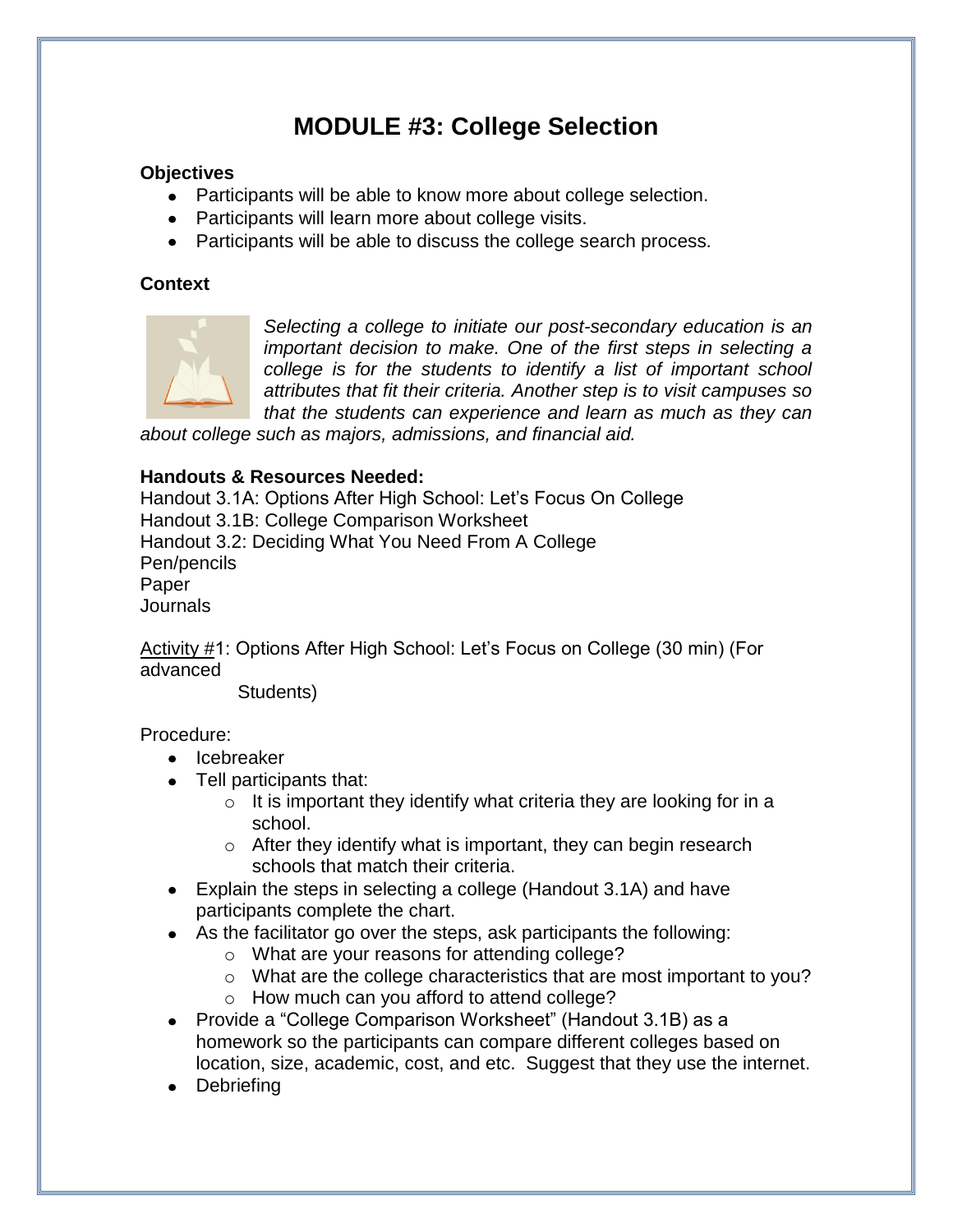Activity #2: Deciding What You Need From a College (30 min) (For advanced Students)

Procedure:

- Icebreaker
- Discuss the homework assignment.
- $\bullet$  It is important to search for a school that fits you well academically, socially and culturally. Once you decide what you are looking for in a school, you will be able to explore and compare different schools. Planning and organizing their school search will enable them to learn about different types of academic institutions and determine what qualities they want.
- Introduce the characteristics to consider when choosing a school:
	- o Establish your goals and interests.
	- o Review school characteristics.
	- o Choose the characteristics that are important to you.
- Pass out, "Deciding What You Need From A College" (Handout 3.2).
- Have participants make a list of factors as a way to identify their most important criteria in selecting a school.
- Have participants engage in small groups to share their list of criteria.
- **Debriefing**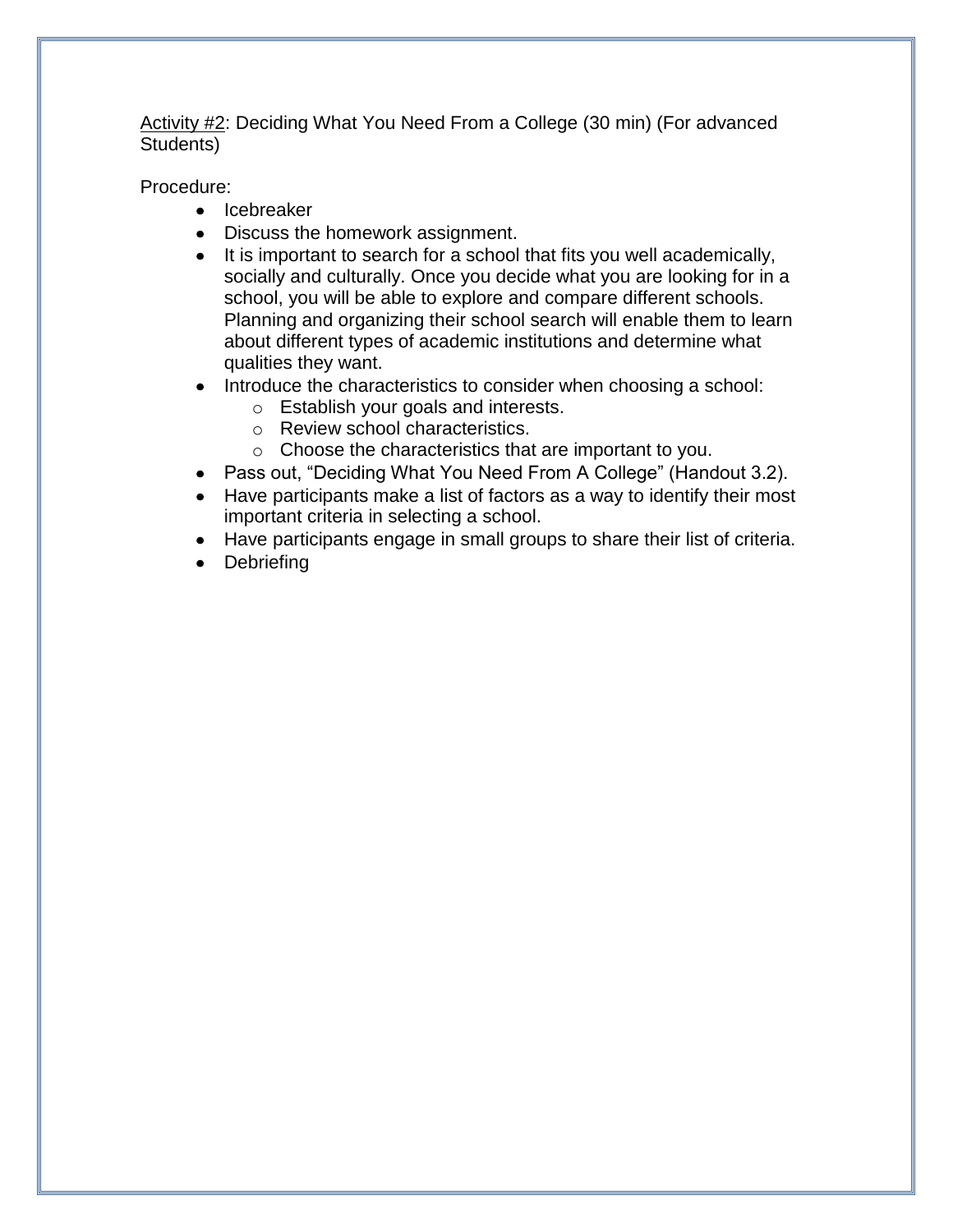Handout 3.1A

**Choices After High School Education**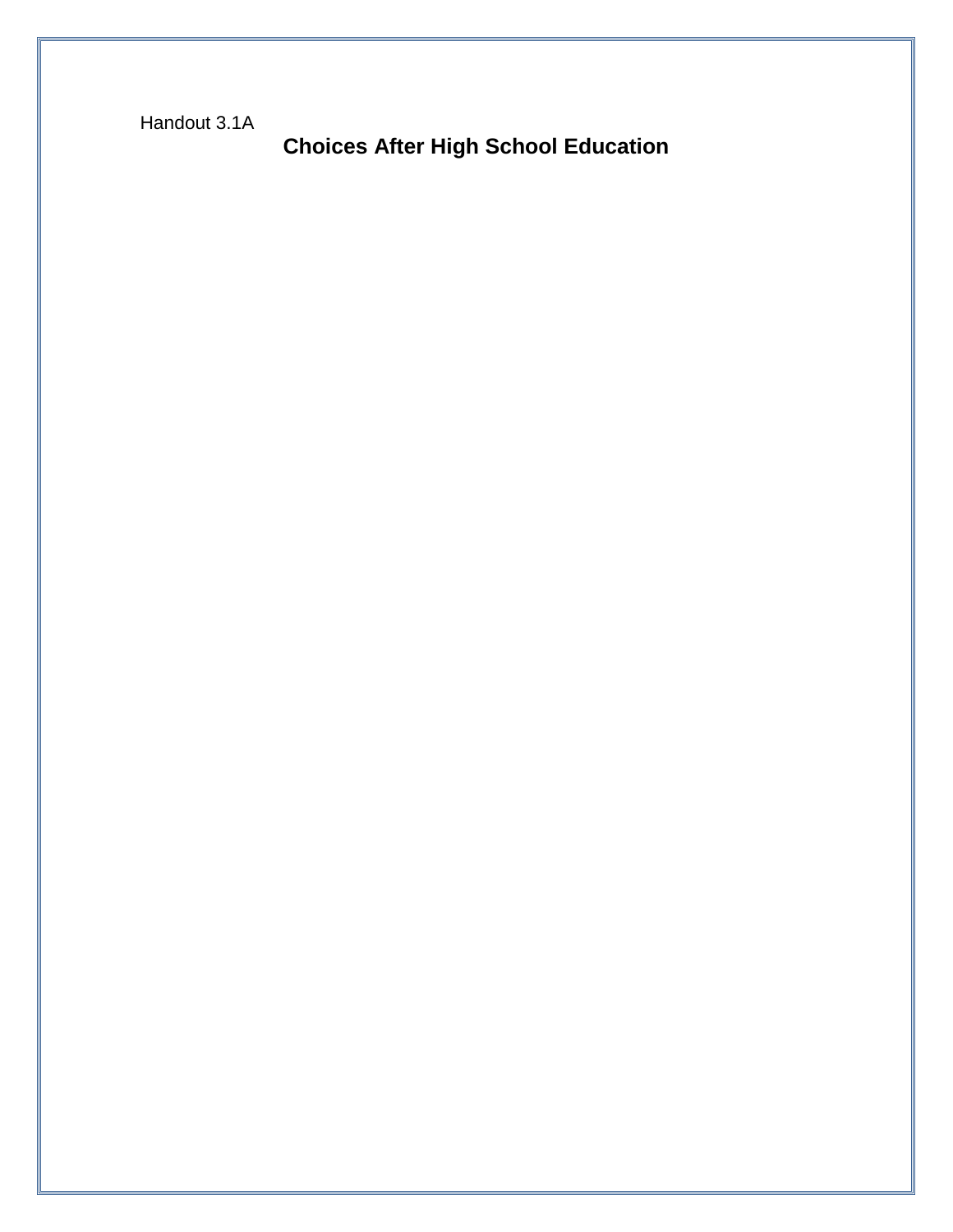# **Handout 3.1B Comparing Colleges**

| Name of College:              |  |  |
|-------------------------------|--|--|
|                               |  |  |
| Location:                     |  |  |
|                               |  |  |
| Size of campus:               |  |  |
|                               |  |  |
| <b>Admission</b>              |  |  |
| requirements                  |  |  |
| (test, GPA)                   |  |  |
|                               |  |  |
| Academic                      |  |  |
| programs (Major               |  |  |
| offered)                      |  |  |
| Tuition costs and<br>fees     |  |  |
|                               |  |  |
|                               |  |  |
| Housing costs                 |  |  |
|                               |  |  |
|                               |  |  |
| Activities, clubs,            |  |  |
| organizations,                |  |  |
| etc.                          |  |  |
|                               |  |  |
|                               |  |  |
| Percentage of<br>students who |  |  |
| graduate                      |  |  |
|                               |  |  |
| Financial aid &               |  |  |
| scholarships and              |  |  |
| aid opportunities             |  |  |
|                               |  |  |
| Faculty-Student               |  |  |
| ratio                         |  |  |
|                               |  |  |
|                               |  |  |
|                               |  |  |
| Class size                    |  |  |
|                               |  |  |
| (Other)                       |  |  |
|                               |  |  |
|                               |  |  |
|                               |  |  |